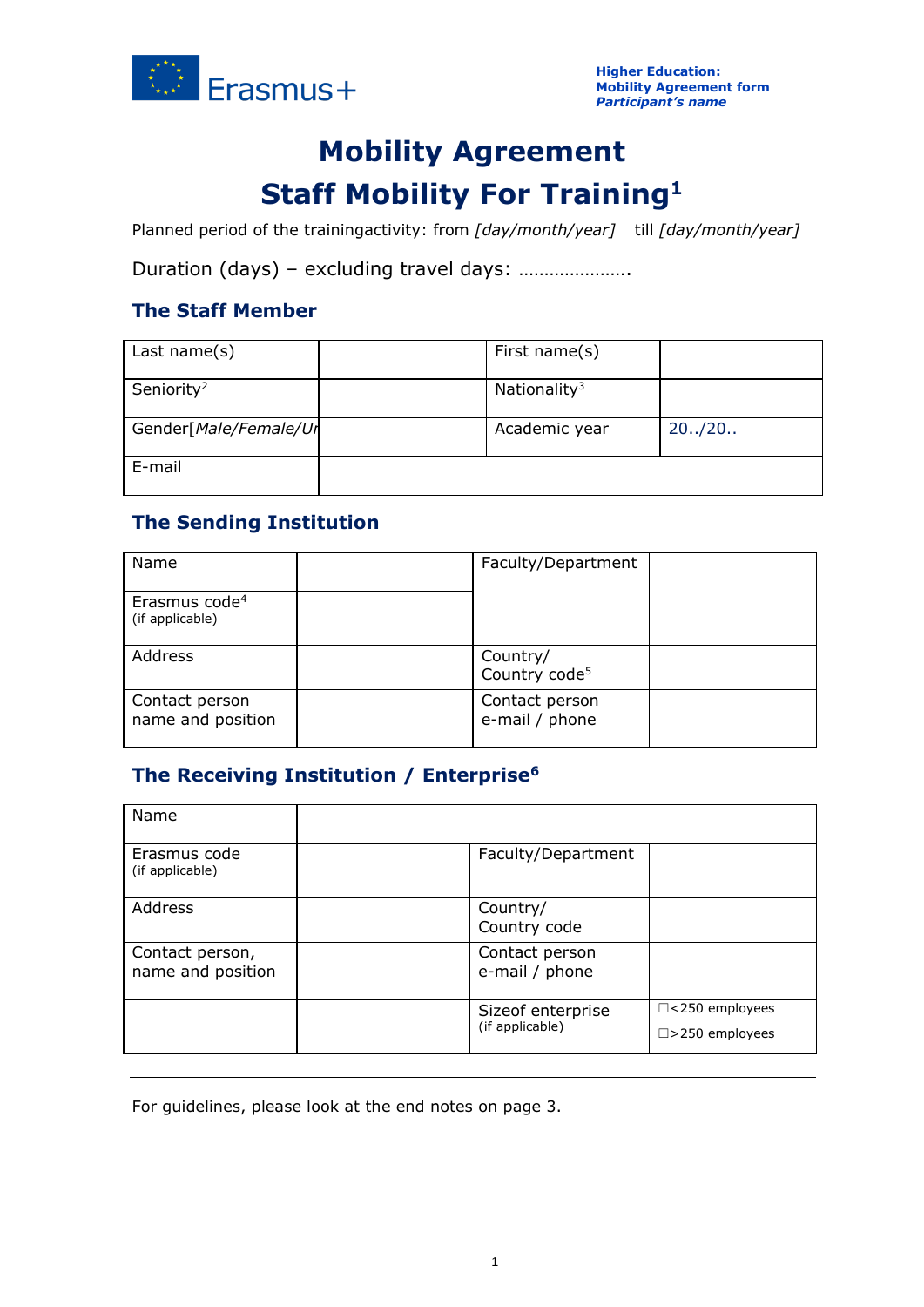

## **Section to be completed BEFORE THE MOBILITY**

### **I. PROPOSED MOBILITY PROGRAMME**

Language of training: ………………………………………

#### **Overall objectives of the mobility:**

**Training activity to develop pedagogical and/or curriculum design skills: Yes** ☐ **No** ☐

**Added value of the mobility (in the context of the modernisation and internationalisation strategies of the institutions involved):**

**Activities to be carried out:**

**Expected outcomes and impact(e.g. on the professional development of the staff member and on both institutions):**

#### **II. COMMITMENT OF THE THREE PARTIES**

By signing**<sup>7</sup>** this document, the staff member, the sending institution and the receiving institution/enterprise confirm that they approve the proposed mobility agreement.

The sending higher education institution supports the staff mobility as part of its modernisation and internationalisation strategy and will recognise it as a component in any evaluation or assessment of the staff member.